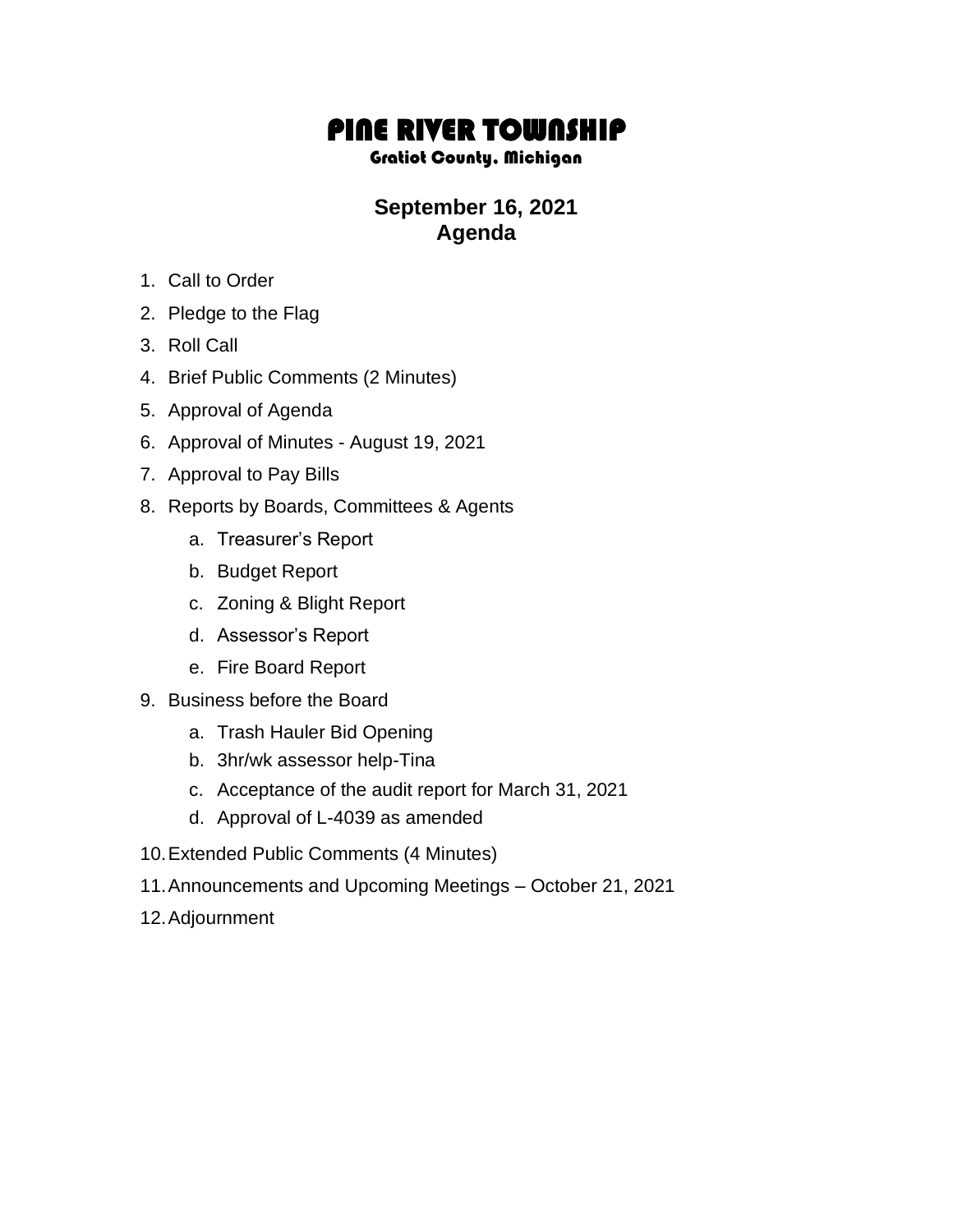## **MINUTES OF THE PINE RIVER TOWNSHIP BOARD MONTHLY MEETING SEPTEMBER 16, 2021**

- 1.) The regular monthly meeting of the Pine River Township Board was called to order at 7:00 PM by Supervisor Beeson at the Township Hall.
- 2.) Pledge the flag: The Board and the Public said the Pledge to the flag.
- 3.) Roll Call: Best: present; Moeggenborg: present; Beeson: present; Whitmore: absent; Baker: present. (4) Board members present, (1) absent. Guests include John Baker and Katie Hoyt.
- 4.) Public Comments:
	- a. None
- 5.) Approve the Agenda:
	- a. Motion made by Best; second by Moeggenborg: to approve the Agenda as presented. All present Board members approved. The motion carried 4-0.
- 6.) Approve the Minutes:
	- a. Motion made by Baker: second by Best: to approve the Minutes of the meeting from August 19, 2021. All present Board members approved. The motion carried  $4-0.$
- 7.) Approval to Pay Bills:
	- a. Motion made by Moeggenborg: second by Baker: to approve the payment of bills as presented. All present Board members approved. The motion carried 4-0.
- 8.) Reports by Boards, Committees, and Agents
	- a. Treasurer's Report Discussion: Board reviewed, bank reconciliations have been received and reviewed by all present. Placed on file.
	- b. Budget Report Discussion: report placed on file.
	- c. Zoning and Blight Officer John Baker presented his report, copy placed on file
	- d. Assessor Report No report
	- e. Fire Services Nothing to report.
- 9.) Business before the Board
	- a. Trash Hauler Bid Opening
		- i. The only bid was from Granger and it is on file. Pricing is good for 30 days. Baker made a motion to send a letter to all residents with the attached sheet about rubbish removal. With the approval of the attorney wording. Support by Best. Motion carried 4-0. Board members approved. Roll call: Best: yes; Moeggenborg: yes; Beeson: yes; Whitmore: yes; Baker: yes. The motion carried 4-0.